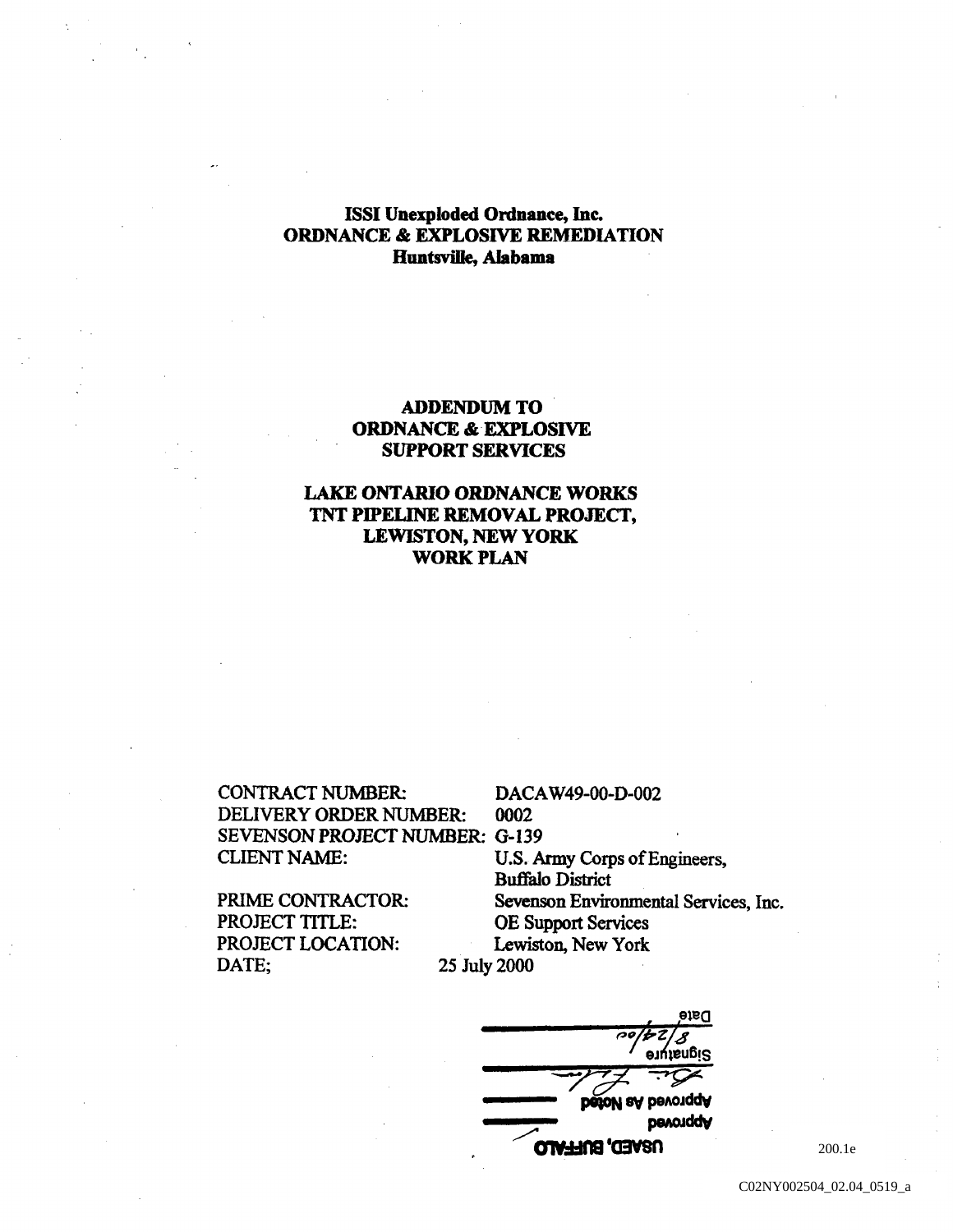# Insert the following Paragraph in"Chapter 4 OE Operational Plan"

### 4.1.7 TNT CRYSTALLINE REMOVAL AND DISPOSAL

4.1.7.1 In the event that crystalline TNT nodules/lumps are encountered the following procedures will be followed

4.1.7.1.1 Equipment needed to gather and transport the crystalline TNT nodules/lumps is as follows:

#### ITEM AMOUNT

| Plastic non-sparking containers (ie. 5-Gallon size)<br><b>Mineral Oil</b><br>Plastic non-sparking tools (scoop/trowel/shovel)<br>Truck with wooden bed/ Plywood sheet | As many as needed<br>Enough to cover nodules/lumps<br>One or Two<br>One |
|-----------------------------------------------------------------------------------------------------------------------------------------------------------------------|-------------------------------------------------------------------------|
| Fire Extinguisher                                                                                                                                                     | Two each                                                                |
| Line/rope/straps to secure the containers                                                                                                                             | As required                                                             |
| Wooden boxes to hold plastic containers in truck                                                                                                                      | As required                                                             |
| Sand Bags various sizes to cushion plastic containers                                                                                                                 | As required                                                             |
| Gloves, Protective                                                                                                                                                    | As required                                                             |

4.1.7.1.2 To gather the crystalline TNT nodules/lumps two UXO personnel will establish an exclusion area of <sup>2000</sup> ft around the site to minimize the amount of personnel exposure during gathering operations. A plastic non-sparking container will be prepared with sufficient mineral oil to cover the anticipated nodule/lumps prior to operations The prepared container will be carried as close to the nodule/lump site as is safe and placed on the ground. The nodule/lump will then be picked up by either a tool (see list above) or by hand, with protective glove as decided by the UXO team and placed into the plastic container gently, insuring it is completely covered by mineral oil. Only a limited number of nodules/lumps will be placed in the same container and only one level (no stacking). When the container is determined to be safely full it will be carried to the nearest roadside to the site. In the event that multiple plastic containers are required the containers can then be loaded on the transportation truck (see  $4.1.7.1.3$  below) or placed in sandbag barricade The barricade will be constructed to completely surround the container/containers and be high enough to be at least one sandbag higher than the top of the container. For storage of explosives the exclusion zone will be a  $670$  ft radius around the product

4.1.7.1.3 Transportation of the containers will be by truck. The truck will have a wooden bed/plywood covering and two fire xtinguishers The truck will be placarded on all sides by Explosive Placards for 1.4 classification. All containers will be secured in the bed of the truck in wooden boxes and/or sandbags. They will further be secured with line/straps and /or sandbags to absolutely prevent movement during transport During transport the truck will take the most direct route that is approved for transport of explosive to the disposal site. Travel speeds will not exceed 20 miles per hour and all traffic rules will be obeyed. No one will be allowed to ride in the bed of the truck. Two UXO personnel will ride in the cab with one UXO person observing